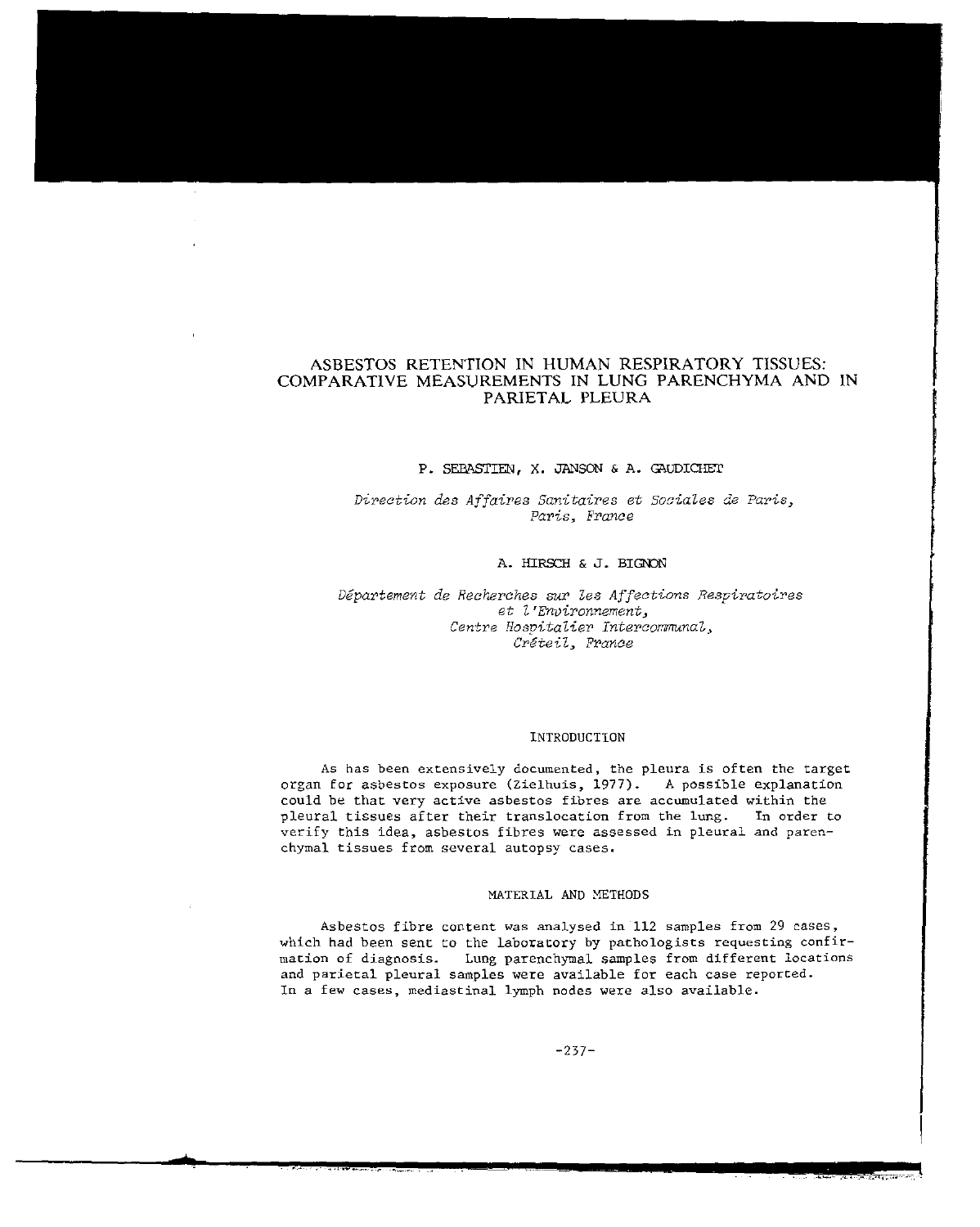### SEBASTIEN ET AL.

The cases are listed in Table 1. Information concerning age. sex, history of asbestos exposure, pathological features and location of the collected samples was obtained from the pathologists.

Table 1. History of asbestos exposure and pathological features in 29 cases available for study

| Case<br>number | Ace | Sex | Asbestos exposure   |                     | Relevant occupation                 | Pathological          |  |  |
|----------------|-----|-----|---------------------|---------------------|-------------------------------------|-----------------------|--|--|
|                |     |     | Duration (yrs)      | Latent period (yrs) |                                     | features <sup>e</sup> |  |  |
|                | 45  |     |                     | 26                  | Asbestos textile worker             | LF. PF. ?MJ           |  |  |
|                | 61  | M   | 29                  | 47                  | Shipyard insulator                  | PHS.                  |  |  |
|                | 54  | M   | Undiscovered        |                     | Unskilled labourer                  | PE                    |  |  |
|                | 71  | M   | Undiscovered        |                     | Unknown                             | PF. PE. PMD           |  |  |
| 234567         | 50  | м   | 17                  | 25                  | Shipyard worker                     | PF                    |  |  |
|                | 56  | м   |                     | 31                  | Asbestos mill worker                | LF, BC, PF            |  |  |
|                | 75  | М   | 4                   | 59                  | Asbestos sheet cutter               | PF. PMS               |  |  |
|                | 63  | м   | 27                  | 27                  | Asbestos cement worker              | LF. PF. PMS           |  |  |
| $\frac{3}{9}$  | 42  | M   | 17                  | 17                  | Dock labourer                       | PF, PMS               |  |  |
| 10             | 52  |     | $\mathfrak z$       | 25                  | Asbestos insulator                  | PE                    |  |  |
| Ħ              | 68  | M   | Occasional          |                     | Plumber                             | BC, PF                |  |  |
| 12             | 58  | м   | Probable            |                     | Glass maker                         | PT, PMS               |  |  |
| 13             | 63  |     | 9                   | 19                  | Asbestos textile worker             | LF, BC, PF            |  |  |
| 14             | 78  |     | <b>Undiscovered</b> |                     | Unskilled worker                    | PF, PMS               |  |  |
| 15             | 48  | M   | Specified           |                     | <b>Unknown</b>                      | PF, PE                |  |  |
| 16             | 53  | M   | Specified           |                     | Mason                               | PF, PE                |  |  |
| 17             | 39  | ç.  |                     | 23                  | Asbestos textile worker             | LF, PF, PMD           |  |  |
| 18             | 43  | Ν.  |                     | 17                  | Brake maintenance and repair worker | ЭF                    |  |  |
| 19             | 58  | м   |                     | 45                  | Boiler cleaner                      | LF, PF, PE            |  |  |
| Z0             | 72  | м   |                     | 45                  | Boiler maker                        | PE                    |  |  |
| 21             | 57  | м   |                     | 36                  | Insulator                           | PF                    |  |  |
| 22             | 70  | Μ   | Specified           |                     | Unskilled worker                    | 9C                    |  |  |
| 23             | 58  | м   | $\mathbf{z}$        | 38                  | Boiler maker                        | BC, PE                |  |  |
| 24             | 64  | м   | 12                  | 12                  | Asbestos plant worker               | PE                    |  |  |
| 25             | 63  | м   | $\overline{c}$      | 27                  | Asbestos sheet cutter               | PF PMS                |  |  |
| 26             | 64  | Μ   | 37                  | 40                  | Asbestos textile worker             | LF, SC, PF            |  |  |
| 27             | 67  | M   | 25                  | 37                  | Shipyard worker                     | PF                    |  |  |
| 28             | 50  | M   | 35                  | 35                  | Boiler maker                        | PF, PE                |  |  |
| 29             | 64  | M   | 10                  | 20                  | Dock labourer                       | PF, PMD               |  |  |

LF = lung fibrosis; BC = bronchogenic carcinoma; Pf = pleural fibrosis; PE = pleural effusion;<br>PMD = pleural mesothelioma (definite by the mesothelioma panel within the register);<br>PMS = suspected pleural mesothelioma (in d

Fibres were individually characterized, counted and sized using a transmission electron analytical microscope (Sébastien et al., 1978).

Measurement data were computerized in order to assess the following parameters:

(1) Numerical concentration of fibres  $(10^5/cc$  of fixed tissue)

- (2) Proportion attributable to amphibole type fibres (%)
- (3) Mean diameter
- (4) Mean length
- (5) Proportion of fibres longer than 4  $\mu$ m
- $(6)$  Proportion of fibres longer than 8  $\mu$ m

Most individua possible

greater t Numerical

In  $2$ lung pare detected' results s Concentra

In F pleural c parenchym between p

FIG.

From Séba

no. fibres/  $-10^7$ 

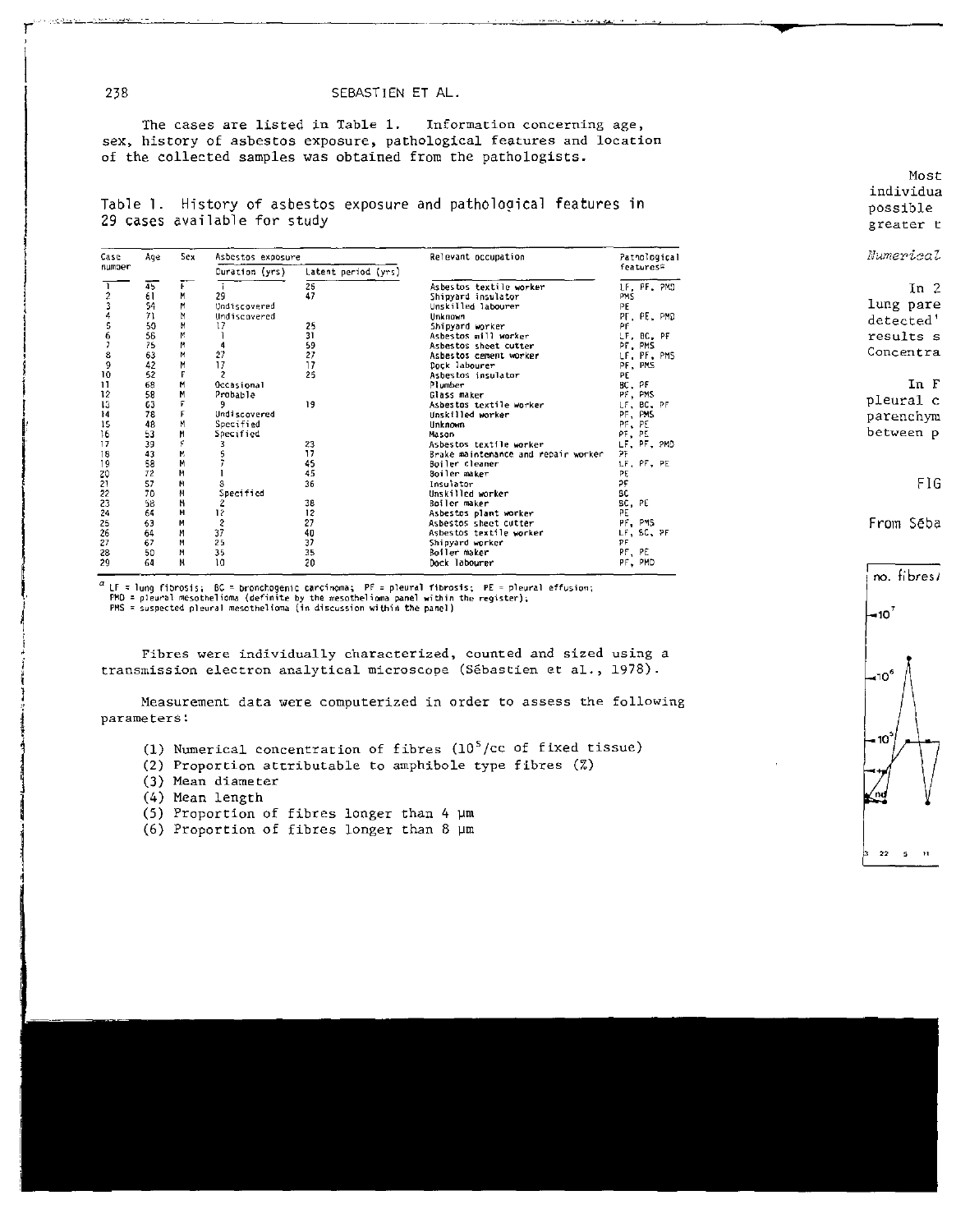gc, ation

in

Pathological features LF, PF, PMD<br>PMS  $P_{\rm E}$ pr, PE. PMD PF LF, PF, PMS<br>LF, PF, PMS<br>PF, PF, PMS<br>BC, PF, PMS<br>PF, PF, PE<br>PF, PF, PF, PU<br>PF, PF, PF, PL<br>LF, PF, PL PE<br>PF<br>BC 3C, P[  $P<sub>F</sub>$  PMS LF, BC, PF PF PF, PE PF. PHD

sing a 97B).

ollowing

**•** 

u e )

### RESULTS

Most of the fibres isolated from the tissue samples appeared as<br>vidual particles without overlapping or clumping. It was therefore individual particles without overlapping or clumping. possible to characterize fibres as objects with a length:diameter ratio greater than 3:1 and to size them individually (length and diameter).

## *Numerical concentrations of asbestos fibres in tissue*

In 27/29 cases, results were significantly positive for fibres in<br>lung parenchymal samples, Concentrations were in the range 'not Concentrations were in the range 'not detected' to 420  $\times$  10<sup>5</sup>/cc. On the other hand, in only 16/29 cases were results significantly positive for fibres in parietal pleural samples. Concentrations were in the range 'not detected' to  $51 \times 10^5$ /cc.

In Figure 1, a comparison is made of the maximal parenchymal and pleural concentrations when cases are ordered according to increaSing parenchymal concentrations. This graph shows no evident relationship between parenchymal and pleural concentrations.

# FIG. 1. NUMERICAL CONCENTRATIONS (no./cc) OF ASBESTOS FIBRES IN LUNG PARENCHYMA  $($  $\blacksquare$ ) AND PARIETAL PLEURA  $($ <sup> $\lozenge$ </sup>)

From Sebastien et a1. (1979)

; .. • .,;:Z:,, \_\_\_\_ •.•.•••• \_.h

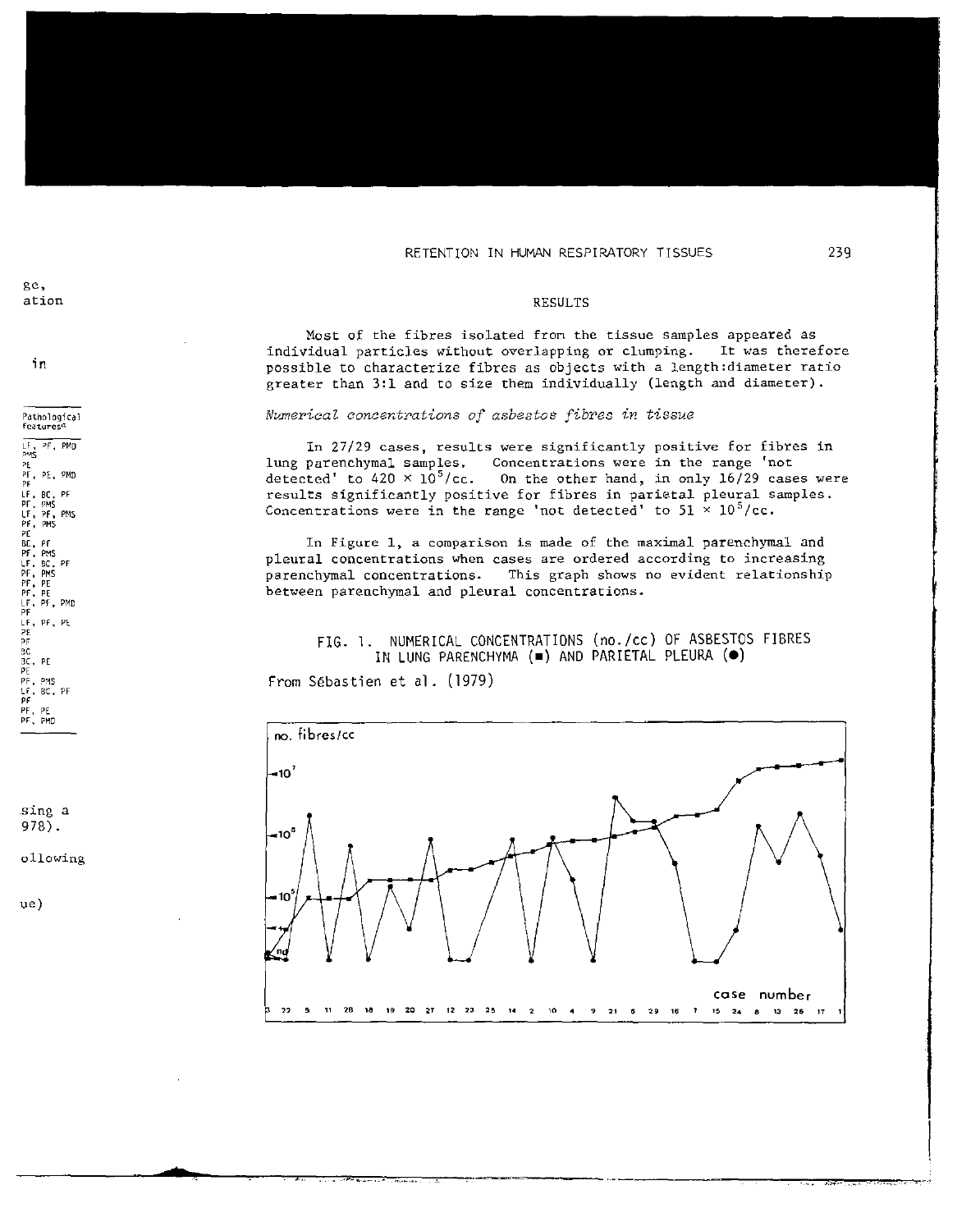240 SEBASTIEN ET AL.

Three types of samples were available from the parietal pleura: normal tissue from a costal location (NT), costal plaques (CP) and diaphragmatic plaques (DP); the frequencies of significantly positive samples for each type of sample were 5/15 (27%), 7/11 (64%) and 5/7 (71%), respectively.

## *Mineralogical* ~ype *of asbestos fibres*

In the cases studied, the proportion of amphibole-type fibres within the lung ranged from 0 to  $100\%$  (mean, 56; standard deviation, 32). On the other hand, when a pleural sample was positive for asbestos, almost all of the fibres encountered were of the chrysotile type, as shown in Figure 2.

## FIG. 2. MINERALOGICAL TYPE OF ASBESTOS FIBRES IN LUNG PARENCHYMA  $(\bullet)$  AND PARIETAL PLEURA  $(\bullet)$

From Sebastien et al. (1979)



| Table 3.<br>lung par                                                          |
|-------------------------------------------------------------------------------|
| Le<br>ام)<br>F۳ı                                                              |
| data cle.<br>decrease<br>be seen :<br>diameter                                |
| In $\epsilon$<br>found in<br>are givem<br>fibres th<br>frequenc:<br>the frequ |
| Table 4.<br>lung par∈                                                         |

Frc  $> 4$ 

Ler (un

Table 2. parenchy

Mean 1 en Mean dia Longer t Longer t

## *Size of asbestos fibres*

Table 2 shows the mean parameters with regard to the size distribution of asbestos fibres in lung parenchyma and parietal pleura in the 29 cases. More detailed information concerning the size distribution of chrysocile in lung parenchyma and parietal pleura is contained in Table 3; for the thinnest fibres (diameter less than  $0.25 \mu m$ ), the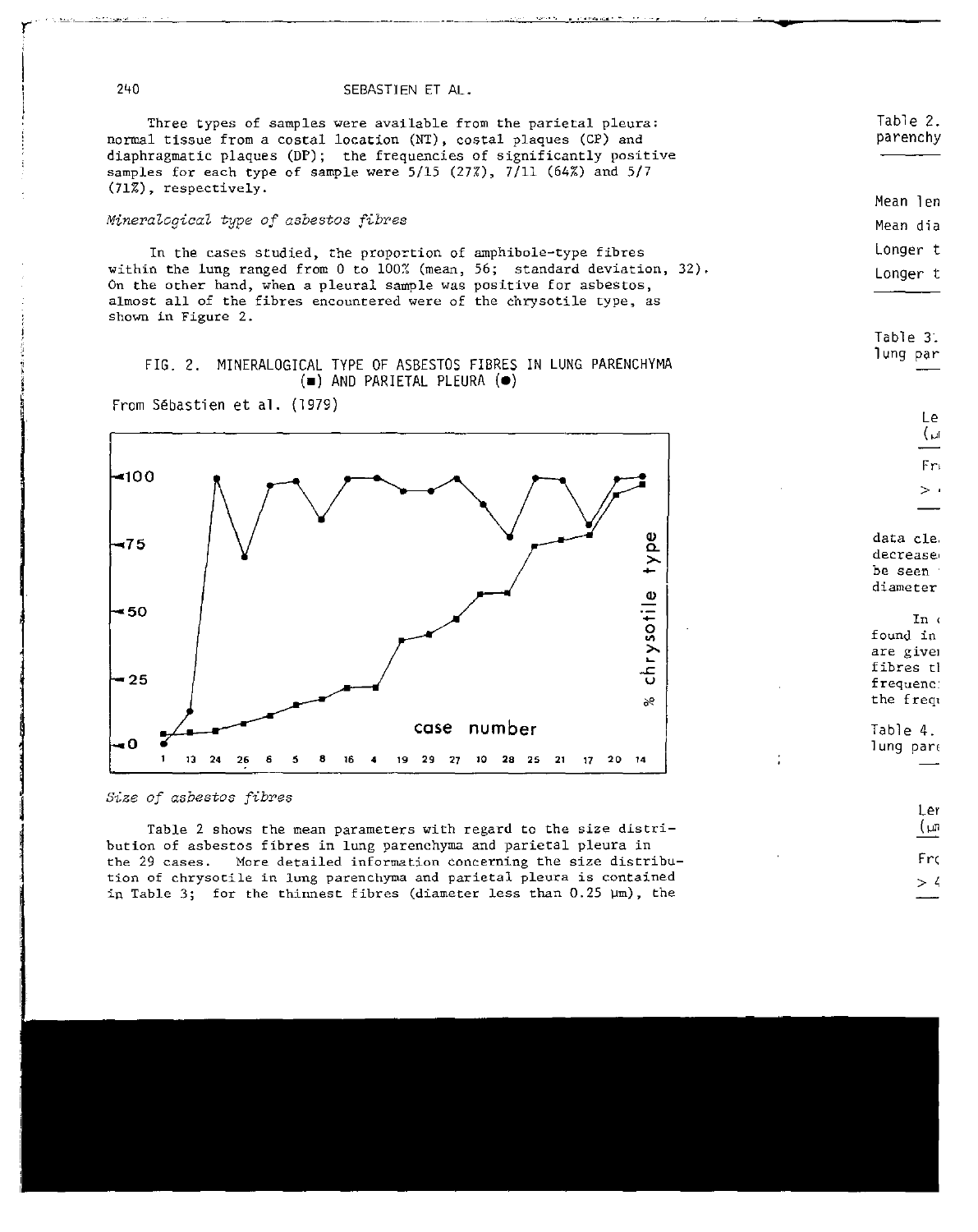eura: and ositive

| res  |            |  |
|------|------------|--|
|      | ation, 32) |  |
| tos, |            |  |
|      |            |  |

e, as

## **INCHYMA**

chrysotile type

 $\mathcal{R}$ 

 $14$ 

distria in istribuntained  $m$ ), the

Table 2. Parameters of size distribution of asbestos fibres in lung parenchyma and parietal pleura

|                           | Lung parenchyma | Parietal pleura |  |  |
|---------------------------|-----------------|-----------------|--|--|
| Mean length $(\mu m)$     | 4.9             | 2.3             |  |  |
| Mean diameter $(\mu m)$   | 0.13            | 0.06            |  |  |
| Longer than 4 $\mu$ m (%) | 42              | 16              |  |  |
| Longer than 8 $\mu$ m (%) | 15.             |                 |  |  |
|                           |                 |                 |  |  |

Table 3. Size distribution (in percent) of chrysotile-type fibres in lung parenchyma (LP) and parietal pleura (PP)

| Diameter<br>$(\mu m)$ |    | From $0.03$ to $0.25$ |    | From $0.25$ to $1$ |
|-----------------------|----|-----------------------|----|--------------------|
| Length<br><b>um</b>   | ΙP | РP                    | ΙP | PP                 |
| From $0.4$ to $4$     | 60 | 84                    |    |                    |
| > 4                   | 38 | ١Δ                    |    |                    |

data clearly show the increased frequency of short fibres and the decreased frequency of long fibres from lung to pleura. It can also be seen that only a few thick chrysotile fibres, more than 0.25 um in diameter, were observed in those lungs.

In only one case was a significant amount of amphibole-type fibre found in the pleura. The size distributions of amphibole-type fibres are given in Table 4. It is clear that, as in Table 3, with thin fibres there is an increase of short fibre and a decrease of long fibre frequencies from lung to pleura, while for fibres thicker than 0.25 um the frequencies of short and long fibres are not significantly different.

Table 4. Size distribution (in percent) of amphibole-type fibres in lung parenchyma (LP) and parietal pleura (PP) in one case (number 26)

| Diameter<br>$(\mu n)$ |    | From $0.03$ to $0.25$ |    | From $0.25$ to $1$ |
|-----------------------|----|-----------------------|----|--------------------|
| Length<br>μm          |    | PP                    |    | РP                 |
| From $0.4$ to $4$     | 44 |                       | 14 | 75                 |
| > 4                   | 26 |                       | 15 | 14                 |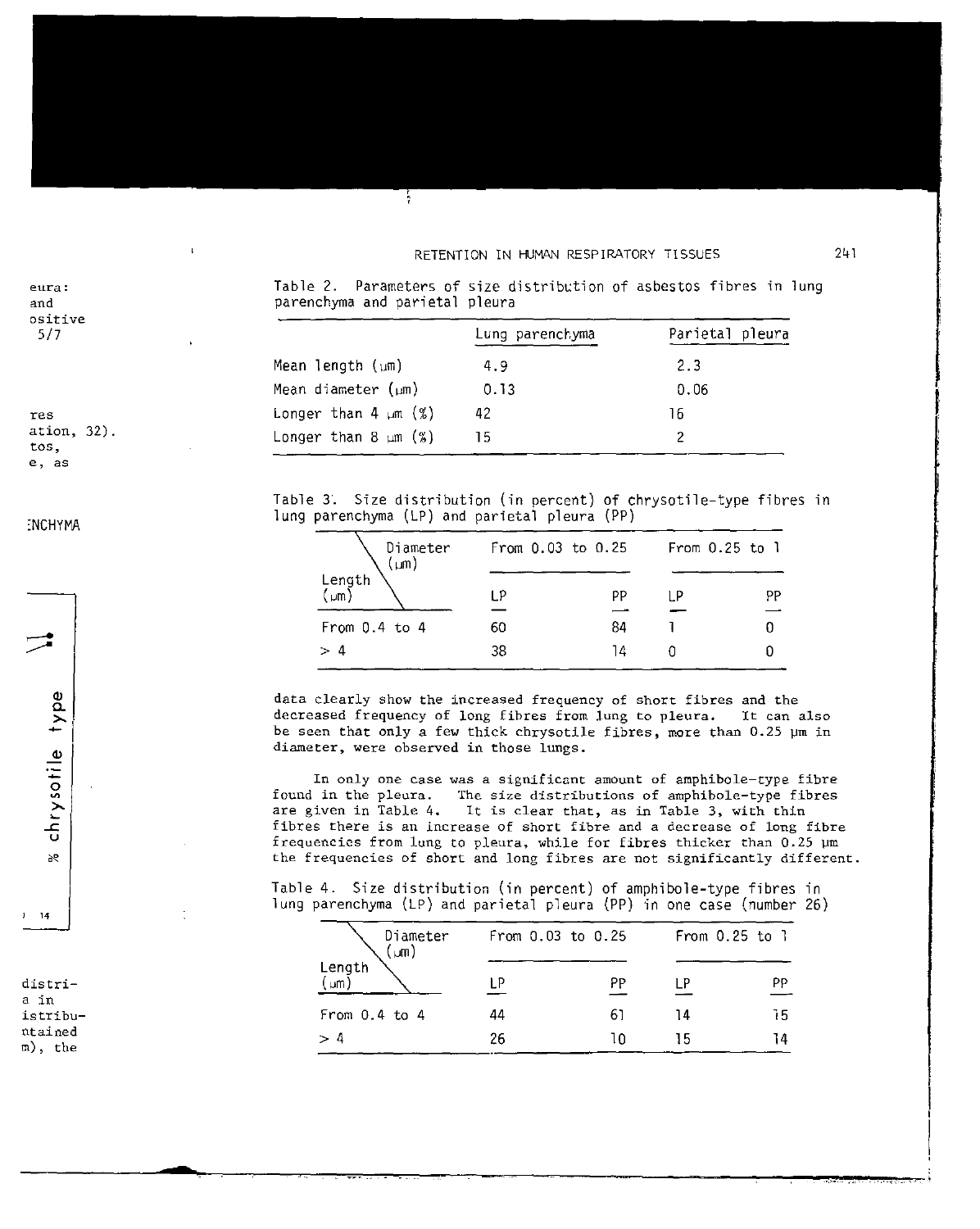# 242 SEBASTIEN ET AL.

#### DISCUSSION

It is interesting to compare the retention of asbestos fibres in parenchymal and pleural tissues.

*(1) OUT* study has clearly demonstrated that *Zung parenchymal retention is not a good indicator of pleural retention:* indeed, there was no relationship between parenchymal and pleural concentrations, many pleural samples being free of asbestos fibres.

The finding of many negative samples may be due to a heterogeneous distribution of fibres in the pleural tissue: if fibres are concentrated in certain areas, they can be overlooked by the transmission<br>electron microscone, which examines a very small sample. However, electron microscope, which examines a very small sample. fibres were found more readily in plaques than in normal tissue and more readily in diaphragmatic than in costal locations.

With regard to the topographic distribution of numerical concentrations of fibres in lung parenchyma, it has been shown previously that, for a given case, variations from one sampling site to another never exceed one order of magnitude (Sebastien et al., 1977)·

(2) This study has demonstrated that the retention of asbestos dusts in parietal pleura was related to type and size: most of the fibres were *short chrysotile fibres*.

The finding of only chrysotile-type fibres within the parietal pleural tissue suggests two possible explanations: fibres of all types are transported to the pleural area, but only chrysotile fibres are retained in pleural tissue; or only chrysotile fibres can migrate to the pleura. At least three mechanisms may be involved in the translocation of small chrysotile fibres towards the parietal pleura:

(a) It has been suggested that the lymphatic circulation is the route used for the transport of fibres from the lung to the pleura (Brown, 1974; Hourihane, 1965; Taskinen et al., 1973). The exact route must be assessed, but the finding of amphiboles fibres preferentially to chrysotile fibres in mediastinal lymph nodes suggests that asbestos fibres are cleared from lung parenchyma and/or bronchi to the mediastinal lymph nodes, which can retain only the largest fibres of the amphibole type (Bignon et al., 1979). The route followed by chrysotile fibres from the lymph nodes to the parietal pleura still remains unclear, however; it might be retrograde (Taskinen et al., 1973).

(b) A second hypothesis is that the fibres migrate from the lung through the visceral pleura and the pleural cavity and are resorbed into the parietal pleura. In this respect, it has been suggested that

stiff amph from a mec phages are effect of mechanism

 $(c)$  T suggests <sup>t</sup>

involved i: type and s ential ace

Autop the transl, fibres in ments is tl occurred il within tis: Thus, expc; migration <sup>&</sup>lt; (3) TI

thelioma i: crocidolit( Moreover, : fibre size the greate: cavity of 1 although si  $\text{Im}$ ) are pro chrysotile These find: in humans.

Asbest exposed to using a tra

Compai parenchyma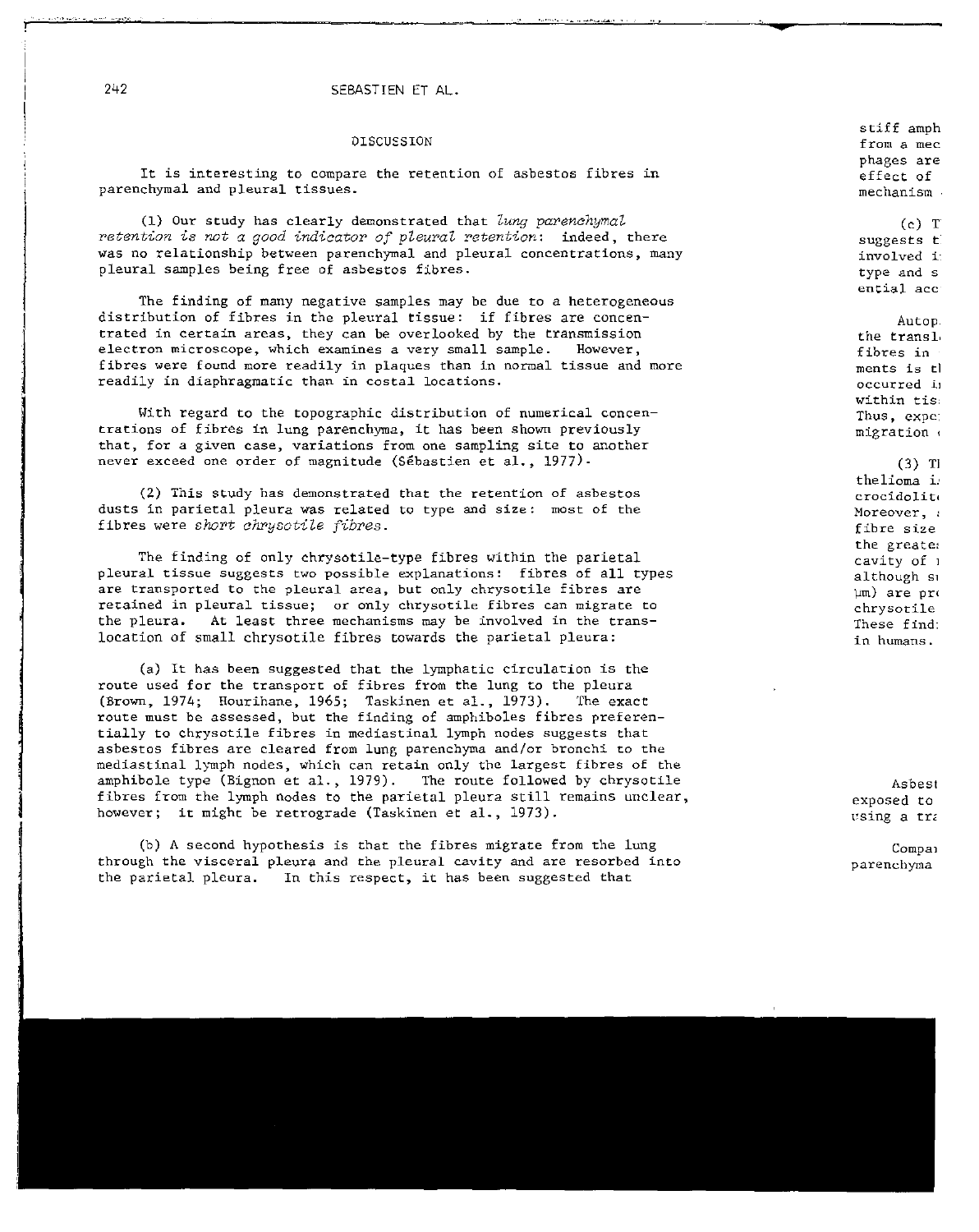stiff amphibole fibres might pass more readily through the lung tissue from a mechanical noint of view (Zielbuis, 1977). If pulmonary macrophages are also involved in this translocation (Webster, 1977), the effect of different mineral dusts (chrysotile and amphiboles) on the mechanism of phagocytosis must be considered (Miller et al., 1978).

(c) Thirdly, the presence of asbestos in non-lymphoid organs suggests that some fibres may enter the blood stream, which may be involved in their translocation. If such transportation mechanisms are type and size selective, this could be an explanation for the preferential accumulation of short chrysotile fibres in pleura.

Autopsy studies are of limited value for elucidating the history of the translocation of fibres in the respiratory tract. The retention of fibres in tissue as assessed by transmission electron microscope measurements is the result of dust retention, translocation and clearance which Moreover, these biological events took place occurred in the past. within tissues which were greatly modified by pathological changes. Thus, experimental data are required for a better understanding of the migration of fibres in the respiratory system.

(3) There seems to be general agreement that the risk of mesothelioma is related to fibre type in the following descending order: crocidolite, amosite, chrysotile, anthophyllite (Zielhuis, 1977). Moreover, some animal experiments have shown that the risk is related to fibre size, since fibres thinner than 0.25  $\mu$ m and longer than 8  $\mu$ m have the greatest ability to induce tumours when implanted into the pleural cavity of rats (Stanton et al., 1977). The present study shows that although such carcinogenic fibres (amphibole-type fibres longer than 8 µm) are present in lung parenchyma, in parietal pleural tissues short chrysotile fibres greatly outnumber long fibres of the amphibole type. These findings stress our poor understanding of mesothelioma induction in humans.

#### **SUMMARY**

Asbestos fibres in respiratory tissues from 29 cases diversely exposed to asbestos dusts have been characterized, sized and counted using a transmission electron microscope.

Comparison of data obtained by measurement of fibres in lung parenchyma and in parietal pleura samples showed the following:

es in

 $\mathcal{I}$ there 15, many

zeneous  $2en$  $ion$ er. and more

 $ncen 51v$ ther

tos the

tal. 1 types are te to  $rans-$ 

the ra xact. ferenthat to the s of the rysotile unclear.

lung bed into at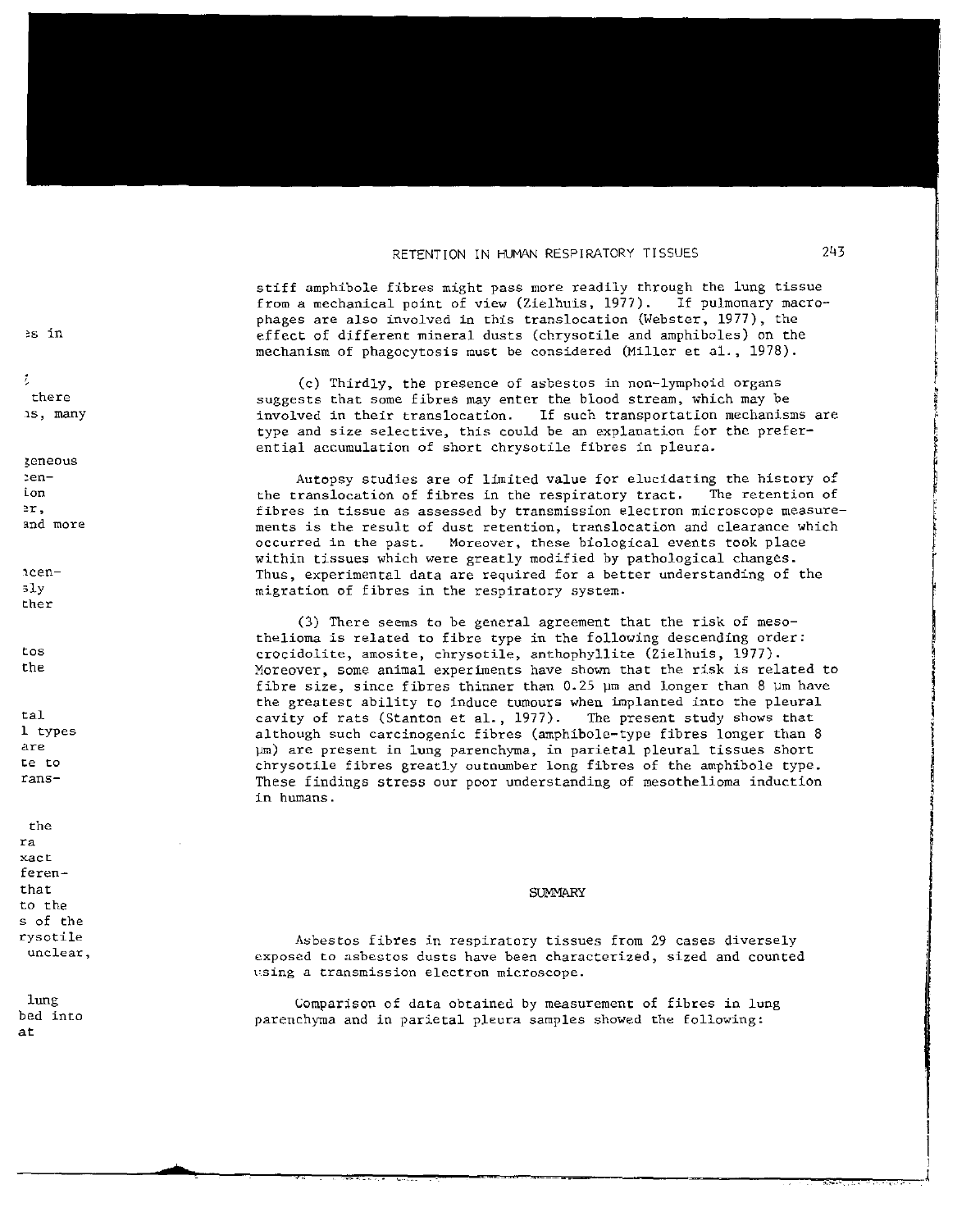- In each case, the proportion of chrysocile fibres (as opposed to amphiboles) was higher in parietal pleura than in lung parenchyma. (The proportion of chrysotile in pleura was greater than 90% in 30 of the 40 samples.)

- Fibres encountered in parietal pleura were shorter than those in the parenchyma.

- There was no evident correlation between numerical concentrations of fibres in lung parenchyma and those in parietal pleura.

This study has shown that characteristics of asbestos retention in parietal pleura cannot be derived from measurements in lung parenchyma. On the basis of the cases analysed here, who were exposed to mixed types of asbestos dust, chrysotile seems to be the asbestos type retained almost exclusively in parietal pleural tissues. These findings might be taken into account when assessing the risk of pleural diseases (especially mesothelioma) attributable to each type of asbestos fibre.

#### **RESUME**

Au moyen d'un microscope €lectronique a transmission les auteurs ont caractérisé, calibré et compté les fibres d'amiante dans les tissus de l'appareil respiratoire de 29 sujets différemment exposés aux poussieres d'amiante.

La comparaison des données obtenues en mesurant les fibres dans des echantillons de parenchyme pulmonaire et de plevre parietale a revele ce qui suit:

- Dans chaque cas, 1a proportion des fibres de chrysotile (par opposition aux amphiboles) était plus forte dans la plèvre pariétale que dans Ie parenchyme pulmonaire (dans 30 des 40 echantillons la proportion de chrysotile dans la plèvre était supérieure à 90%).

- Les fibres rencontrées étaient plus courtes dans la plèvre parietale que dans Ie parenchyme.

- Il n'y avait pas de corrélation évidente entre les concentrations numeriques de fibres dans Ie parenchyme pulmonaire et dans 1a p1evre pari€tale.

Cette retention dans Ie pa lyses, qui chrysotile tissus de compte pOu notamment)

Bignon, J. Measur<sub>e</sub> relate: Heinre<sup>.</sup>  $Meas$ u $\nu$ *cation*  pp. 95·

Brown, A. *Health* 

Hourihane. to ider  $Sc1, 4$ 

Miller, K., differe scannir

Sebastien,  $&$  Bonna *in fI'.AJTICexposul*  Oxford,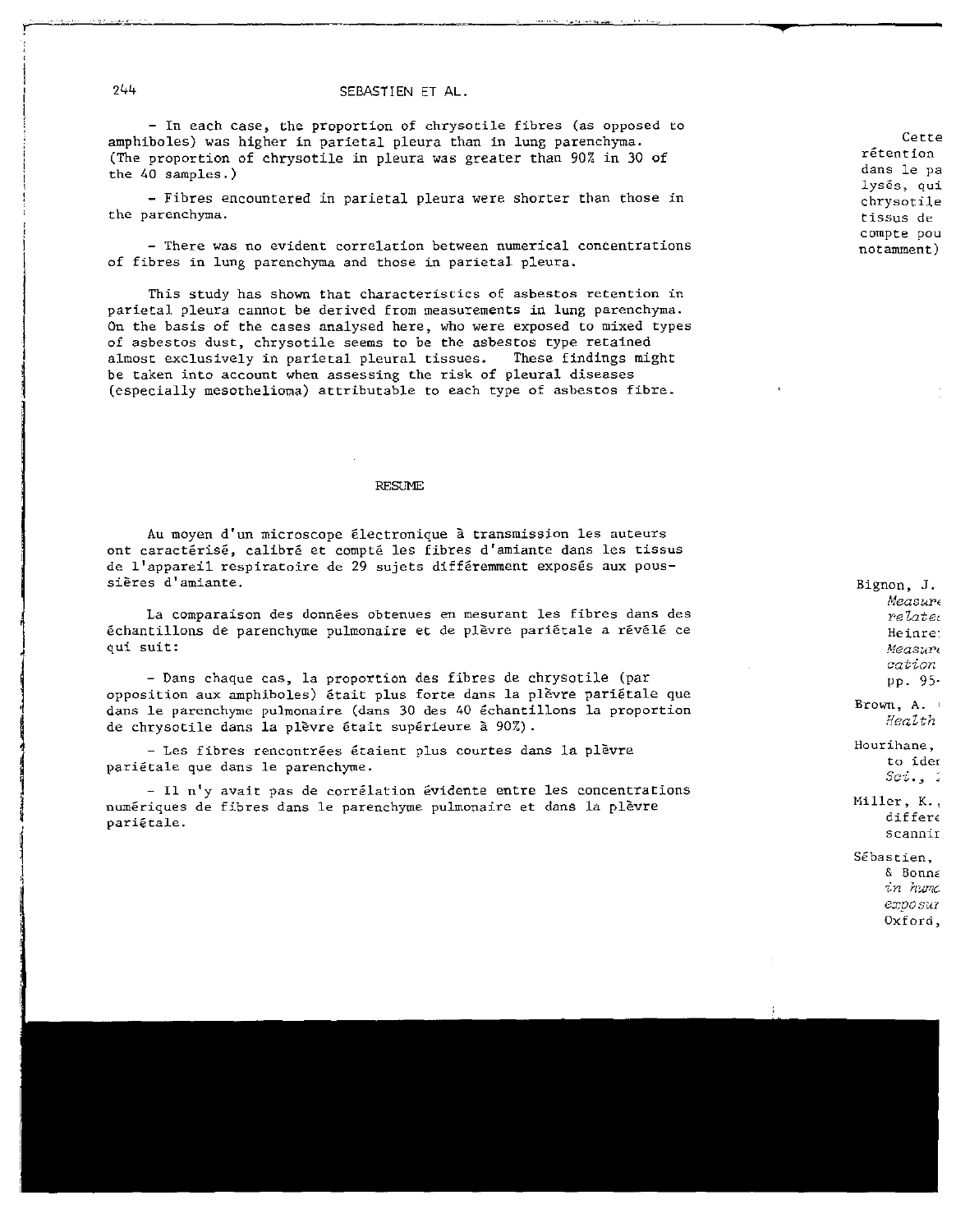# RETENTION IN HUMAN RESPIRATORY TISSUES

posed to  $na.$  $30<sub>0</sub>$ 

those in

itrations

ation in enchyma. ked types ined s might  $\geq$ fibre.

Cette étude montre qu'on ne peut déduire les caractéristiques de rétention de l'amiante dans la plèvre pariétale des mesures effectuées dans le parenchyme pulmonaire. Si l'on se fonde sur les cas ici analysés, qui ont été exposés à des mélanges de poussières d'amiante, le chrysotile semble être la variété presque exclusivement retenue dans les tissus de la plèvre pariétale; observation dont on pourrait tenir compte pour évaluer le risque de maladies pleurales (mésothéliome notamment) imputable à chaque variété de fibre d'amiante.

#### **ACKNOWLEDGEMENTS**

Dr de Lajartre, Dr Di Menza and Dr Lange are gratefully acknowledged for providing clinical and pathological information on the cases studied.

#### **REFERENCES**

- Bignon, J., Sébastien, P., Gaudichet, A. & Bonnaud, G. (1979) Measurement of asbestos retention in the human respiratory system related to health effects. In: Gravatt, C.C., LaFleur, P.D. & Heinreich, K.F.J., eds, Workshop in Asbestos: Definitions and Measurement Methods (National Bureau of Standards Special Publication 506), Washington DC, National Measurements Laboratory, pp. 95-119
- Brown, A. (1974) Lymphohematogenous spread of asbestos. Environ. Health Perspect., 9, 203-204
- Hourihane, D.O'B. (1965) A biopsy series of mesothelioma and attempt to identify asbestos within some of the tumors. Ann. N.Y. Acad.  $Sci.$ , 132, 647-673
- Miller, K., Handfield, R.I.M. & Kagan, E. (1978) The effect of different mineral dusts on the mechanism of phagocytosis: a Environ. Res., 15, 139-154 scanning electron microscope study.
- Sébastien, P., Fondimare, A., Bignon, J., Monchaux, G., Desbordes, J. & Bonnaud, G. (1977) Topographic distribution of asbestos fibres in human lung in relation to occupational and non-occupational exposure. In: Walton, W.H., ed., Inhaled Particles IV, Part 2, Oxford, Pergamon Press, pp. 435-446

nteurs s tissus x pous-

dans des révélé ce

 $(par)$ étale que roportion

re

ntrations lèvre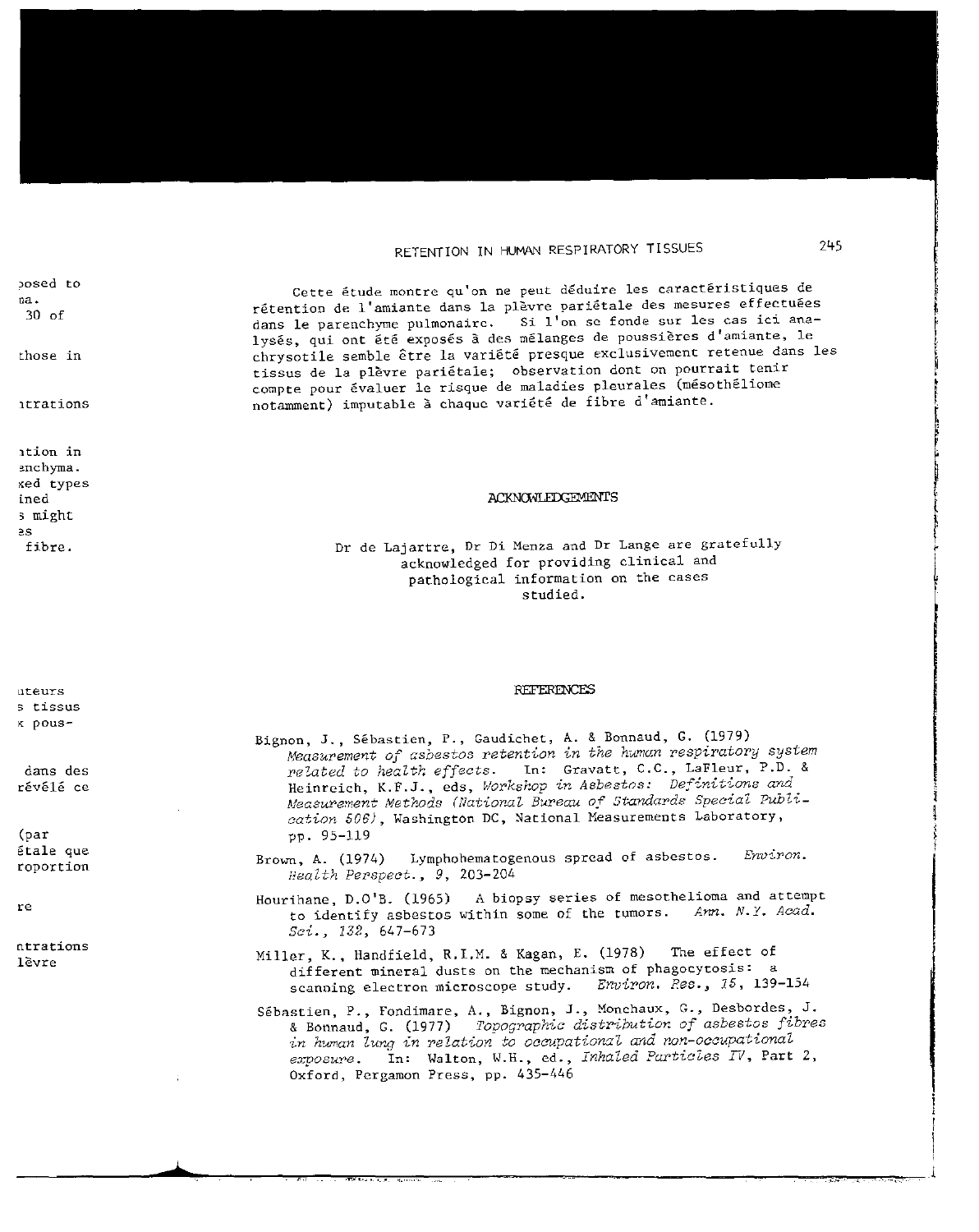- Sébastien, P., Billon, M.A., Janson, X., Bonnaud, G. & Bignon, J. (1978) Utilisation du microscope électronique à transmission (MET) pour la mesure des contaminations par l'amiante. Arch. Mal. prof., 39, 229-248
- Sébastien, P., Janson, X., Bonnaud, G., Riba, G., Masse, R. & Bignon, J. Translocation of asbestos fibres through respiratory tract  $(1979)$ and gastrointestinal tract according to fibre type and size.  $In:$ Lemen, R. & Dement, J.M., eds, Dusts and Disease, Park Forest South, IL, Pathotox Publishers Inc., pp. 65-85
- Stanton, M.F., Layard, M., Tegeris, A., Miller, E., May, M. & Kent, E. (1977) Carcinogenicity of fibrous glass: pleural response in the rat in relation to fiber dimension. J. natl Cancer Inst.,  $58, 587 - 603$
- Taskinen, E., Ahlmann, K. & Wiikerie, M. (1973) A current hypothesis of the lymphatic transport of inspired dust to the parietal pleura.  $Check, 64, 193-196$
- Webster, I. (1977) Methods by which mescthelioma may be diagnosed. In: Glen, H.W., ed., Proceedings of Asbestos Symposium, Johannesburg, 1977, Randburg, National Institute for Metallurgy, pp. 3-8
- Public Health Risks of Exposure to Asbestos, Zielhuis, R.L., ed. (1977) Oxford, Pergamon Press

Dur: UK, have relation part of  $a1., 1970$ on a sma. exposed + were in a exposed a past. years. develop 1 fibrosis. system in The confined been ence pulmonary studies ł  $\mathfrak{c}_0$   $\mathfrak{g}_{27}$ ,  $\epsilon$ pulmonary workers v statistic four othe 1979; Ma consister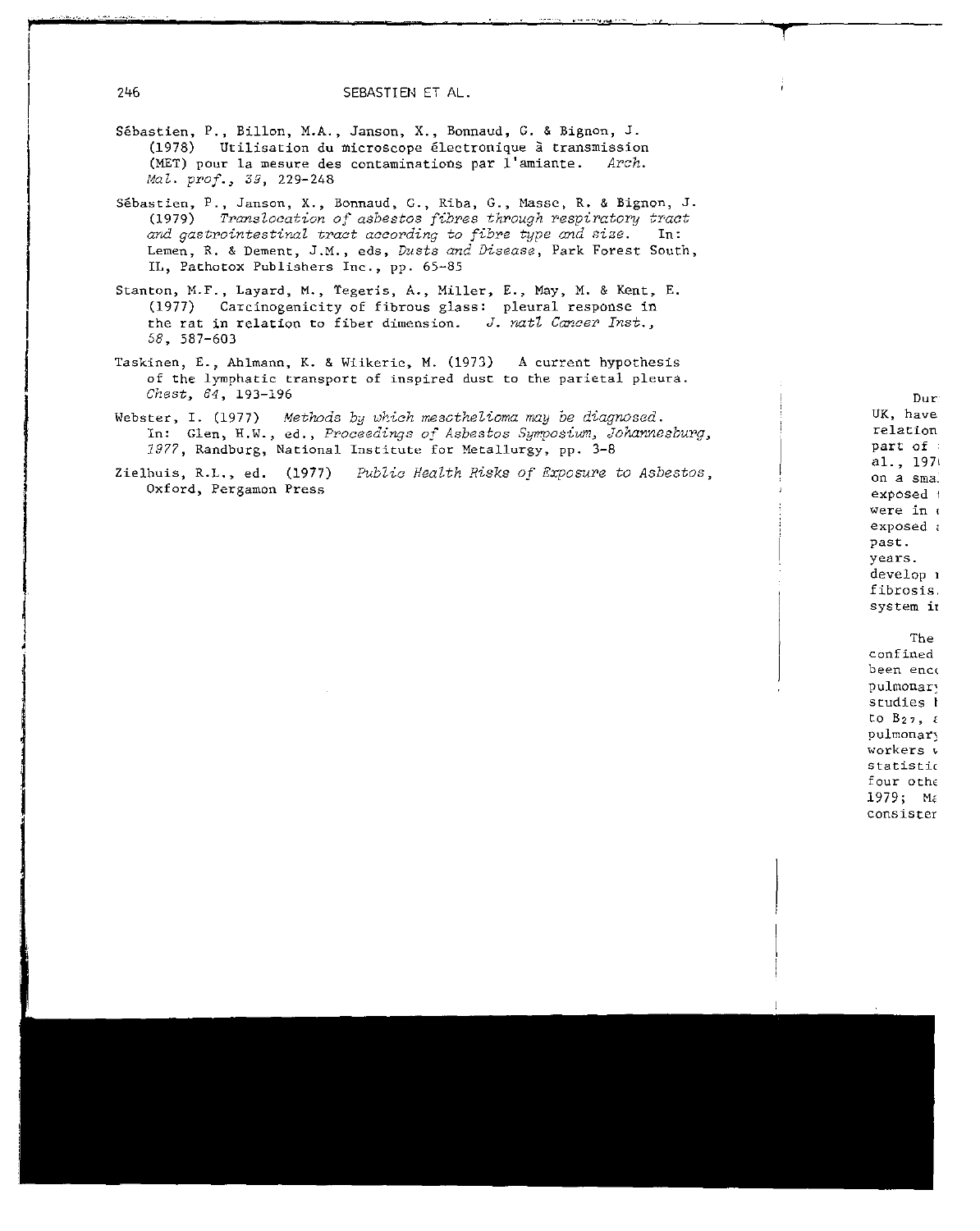# QUANTIFICATION AND PARTICLE SIZE DISTRIBUTION OF INHALED FIBRES IN THE LUNG

#### E. BOSSARD, 1. STOLKIN, M.A. SPYCHER & J.R. RiJITNER

*Department of Pathology,*  Pneumoconiosis Research Unit. *University of* Zuriah~ *Zuy·ich, Switzerland* 

Quantification and estimation of distribution of fibre size in the lung are important in the evaluation of the fibrogenic and carcinogenic effects of inhaled asbestos (Bossard, 1979; Whitwell et al., 1977). The present investigation involved a comparison of fibre counts in the lungs of asbestos-exposed *versus* nonexposed individuals.

### MATERIALS AND METHODS

A total of 21 lungs were examined, from two groups of necropsies:

Group NL: 10 lungs from persons with no known occupational or paraoccupational exposure to asbestos. Three were from males 46-74 years of age, and seven were from women 28-83 years of age.

Group AL: 11 lungs from persons with known occupational exposure to asbestos, all males. Asbestosis was confirmed histologically in eight cases only. Among the 11 cases, three were mesotheliomas, two were lung carcinomas and one was a carcinoma of the renal pelvis.

For isolation of fibres, entire formalin-fixed lungs or randomized samples of lung tissue were dehydrated with acetone, and the fat was removed with ether. After drying, the tissue was homogenized; and 1-5 g of dried tissue were incinerated in a low-temperature asher (Tracer Lab ICN) until the weight of the probe remained constant. The ash was then suspended in double-distilled water, containing a few drops of Triton X, and sonicated for 30 minutes. In the AL group, which was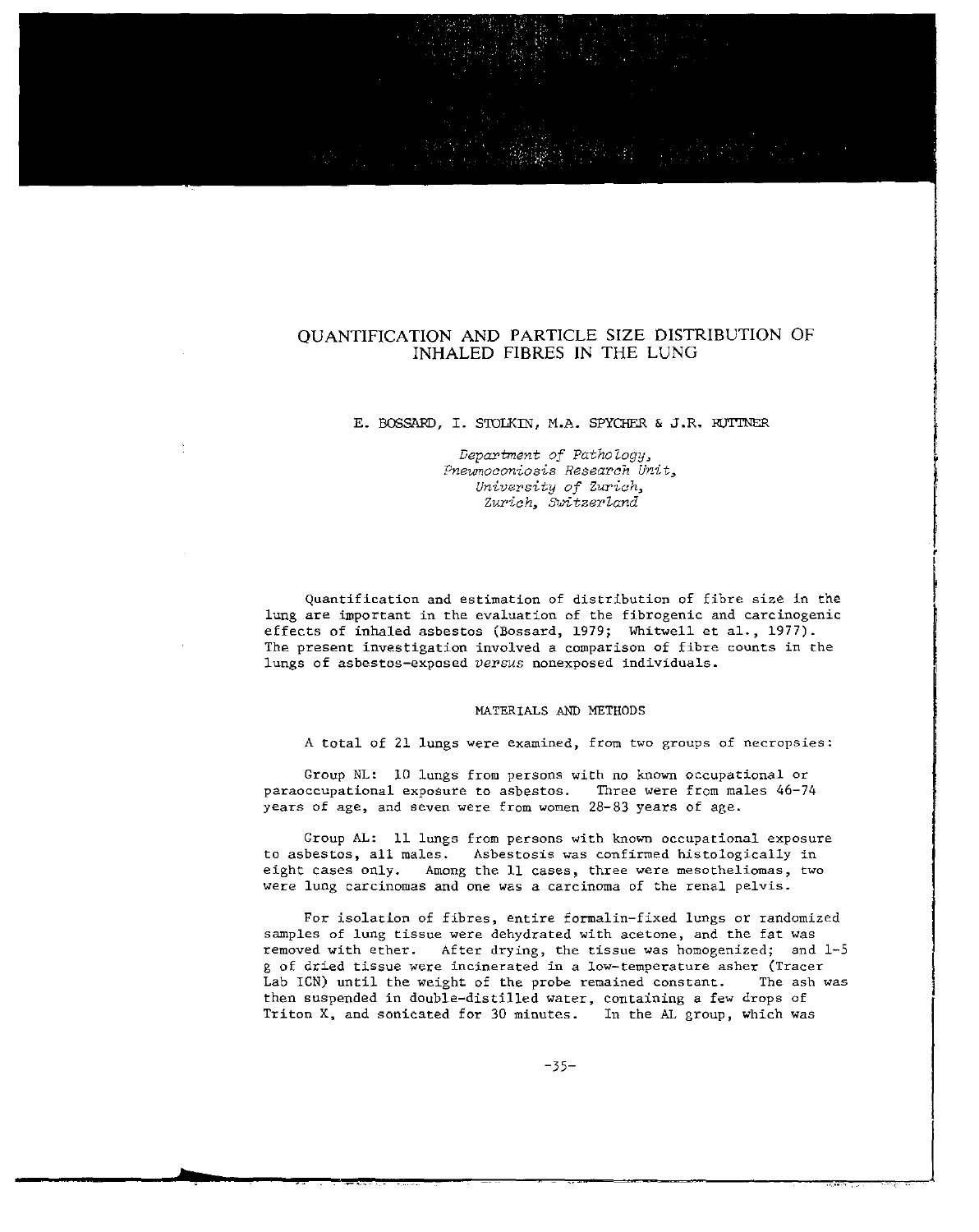## BOSSARD ET AL.

presumed to have a high fibre content, approximately 0.05 mg from each In the NL group, with a presumably low fibre case was processed. content, the samples were between 0.3-0.5 mg. The distilled water sample was filtered slowly through a cellulose-acetate filter (pore diameter, 0.22 um); and the filter was then put on a cover-slip, with the dusty surface upwards, and was allowed to dry in a dust-free It was then placed on immersion oil for clearing and, environment. subsequently, with the dusty surface facing downwards, was again put on a cover-slip and covered with a photographic grid comprising 4425 numbered 0.2 mm squares. Finally, the 'sandwich' was mounted on a slide and embedded in Eukitt.

Fibre counting was performed using a phase-contrast microscope, at a magnification of × 400, combined with a system for quantitative evaluation of images (MOP/AM - 03). Counting was continued until the mean number of fibres per square had stabilized. Both coated and uncoated fibres were counted. A fibre was defined as a solid body with a length: width ratio of at least 3:1 and a maximum width of 2 µm. In the system used, only fibres with a minimal length of 2  $\mu$ m could be distinguished clearly.

#### **RESULTS**

The numbers of fibres counted per gram of dry lung weight are shown in Table 1 (NL) and Table 2 (AL). For lungs exposed to asbestos, the values vary over almost three powers of 10; for normal lungs, they range over only one.

Table 1. Asbestos fibre counts in lungs from nonexposed persons (NL)

| Case no.        | Age<br>(yrs) | Sex. | Cause of death                 | No. of fibres per q<br>dried $l$ ung $\pm$ SD<br>(minions) | Mineral content of<br>dried lung weight<br>(2) |
|-----------------|--------------|------|--------------------------------|------------------------------------------------------------|------------------------------------------------|
| NL 8            | 68           | F.   | Traumatic rupture of the aorta | $4.8 \pm 1.2$                                              | 1.25                                           |
| NL <sub>6</sub> | 49           | м    | Leukaemia                      | $3.16 \pm 0.95$                                            | 0.76                                           |
| <b>NL 7</b>     | 50           | F    | Carcinoma of the ovaries       | $1.6 \pm 0.6$                                              | 0.85                                           |
| NL 9            | 80           | F    | Gastrointestinal haemorrhage   | $1.36 \pm 0.56$                                            | 0.81                                           |
| NL 10           | 56           | м    | Myocardial infarction          | $0.94 \pm 0.54$                                            | 0.75                                           |
| NL 5            | 83           | F    | Myocardial infarction          | $0.84 \pm 0.35$                                            | 0.55                                           |
| <b>NL 4</b>     | 28           | F    | Hypothermia                    | $0.7 \pm 0.43$                                             | 0.74                                           |
| NL <sub>2</sub> | 72           | F    | Pulmonary embolism             | $0.66 \pm 0.36$                                            | 0.20                                           |
| NL <sub>3</sub> | 74           | М    | Myocardial infarction          | $0.54 \pm 0.22$                                            | 0.99                                           |
| NL 1            | 64           | Е    | Carcinoma of the stomach       | $0.36 \pm 0.24$                                            | 1.08                                           |

Table 2.

Case no.

| $AL-11$         | -59                                      |
|-----------------|------------------------------------------|
| AL              | 70                                       |
| $AL_8$          | -51                                      |
| AL <sub>3</sub> | 64                                       |
| AL <sub>9</sub> | -61                                      |
| AL 7            | -52                                      |
| AL 5            | - 62                                     |
| AL 10           | 62                                       |
| AL 4            | 56                                       |
| AL 2            | 65                                       |
| AL <sub>6</sub> | 81                                       |
|                 | The mean fi                              |
|                 | NL, $1.5 \times$                         |
|                 | AL, $141.9 \times$                       |
|                 | If the two<br>$(1945)$ for<br>there is a |

The min are also giv AL. The ty exposed to a of the 11 as content of :

lungs than

The rel standard log ered most fi finding cori Sébastien et all fibres i According to are lower in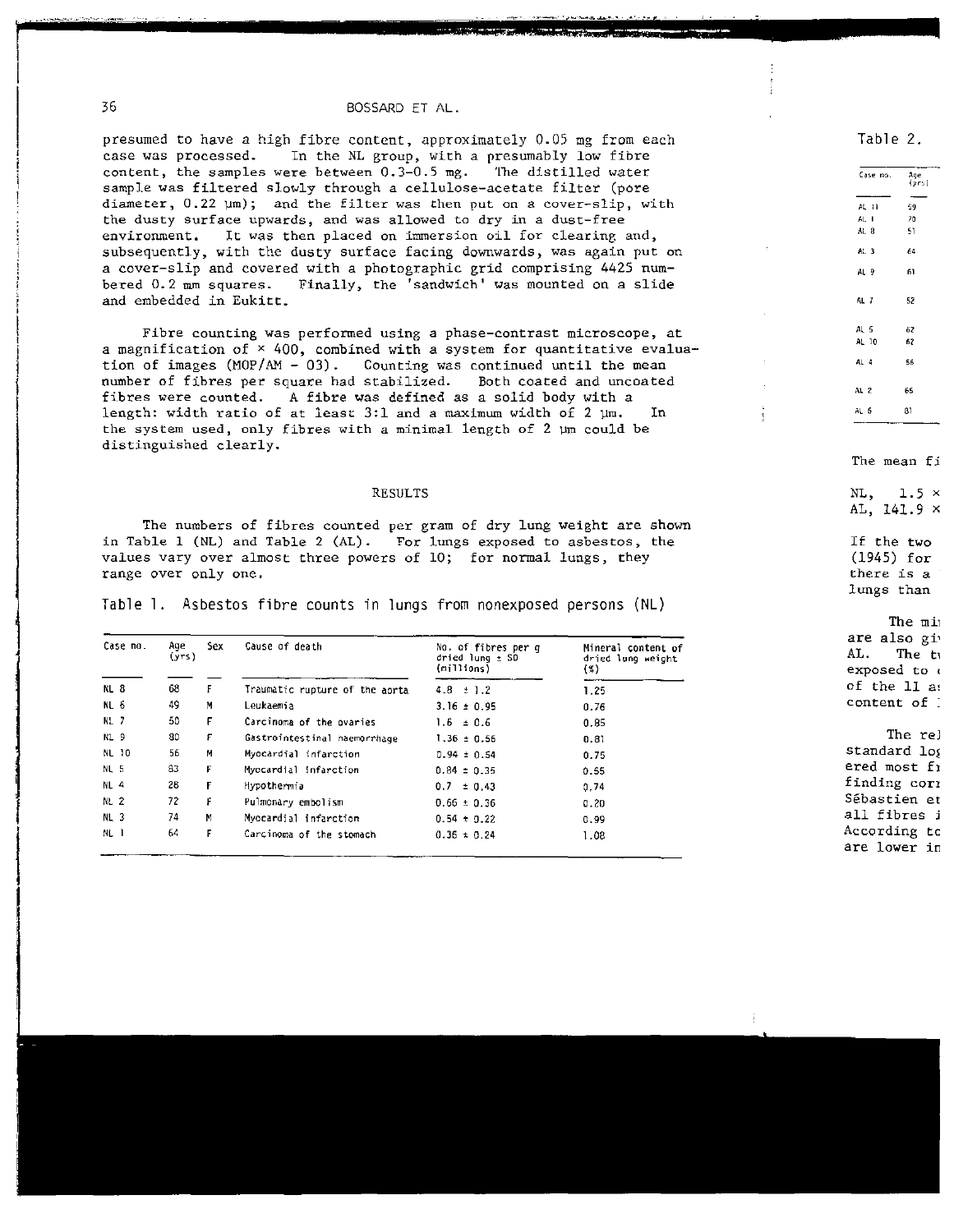| rom each<br>fibre          |                 |              | Table 2. Asbestos fibre counts in lungs from exposed persons |            |                                         |                                                      |                                                | (AL)                                                   |
|----------------------------|-----------------|--------------|--------------------------------------------------------------|------------|-----------------------------------------|------------------------------------------------------|------------------------------------------------|--------------------------------------------------------|
| water<br>(pore             | Case no.        | Age<br>(yrs) | Profession                                                   | Asbestosis | Other diseases<br>of the<br>lung/pleura | No. of fibres<br>ner a cried lung<br>2 SD (millions) | Mineral content<br>of dried lung<br>weight (%) | Aspestos type and<br>concentration                     |
| ip, with                   | AL 11           | 59.          | Asbestos insulator                                           |            |                                         | $720 \pm 180$                                        | 1.0                                            | Crocidolite (10%)                                      |
| ee.                        | AL <sub>1</sub> | 70           | Foundry worker                                               | ٠          | Silicosts                               | 720 : 93                                             | 1.3                                            | Amphibole (2-10%)                                      |
| g and,                     | AL <sub>8</sub> | 51           | Mechanic                                                     | ÷.         | Mesotheliona                            | $57 \pm 23.5$                                        | 1.35                                           | Chrysotile (22)<br>Amosite (2%)                        |
| in put on                  | AL <sub>3</sub> | 64           | Asbestos insulator.<br>sand blaster                          | ٠          | Stilcosis                               | $18.3 + 4.5$                                         | 2.12                                           | Amphibole (2")                                         |
| 425 num−<br>: a slide      | AL 9            | 61           | Potter                                                       | $\bullet$  | Silicosis.<br>opricheral<br>carcinoma.  | $13.8 - 3.4$                                         | 5.41                                           | Chrysotile (2-10")                                     |
|                            | AL <sub>7</sub> | 52           | Asbestos-cement worker -                                     |            | Mesolhellona                            | $10.2 + 7.4$                                         | 3.42                                           | Chrysotile (25)<br>Amosite (2")<br>Amphibole (25)      |
|                            | AL <sub>5</sub> | 62           | Asbestos-cement worker +                                     |            |                                         | $9.4 \pm 7.7$                                        | 1.1                                            |                                                        |
| iscope, at<br>:ive evalua- | AL 10           | 62           | Asbestos-cement worker, +<br>miner.                          |            | Tuberculosis                            | $6.3 \pm 2.4$                                        | 2.88                                           | Chrysotile (25)                                        |
| he mean:<br>uncoated       | AL 4            | 56           | Asbestos insulator                                           | $\bullet$  |                                         | $4 \pm 1.4$                                          | 0.32                                           | Amosite (20)<br>Crocidatite (2%)<br>Anthophyllite (2%) |
| :h a                       | AL <sub>2</sub> | 65           | Worker in brake-liming<br>plant                              | ٠          | Bronchial                               | $1.6 \pm 0.5$                                        | 0.11                                           | ٠                                                      |
| Ιn<br>m.                   | $A$ , $b$       | 81           | Mechanic (steel pipes)                                       | $\sim$     | Mesothel one                            | 0.7 : 0.5                                            | 0.5                                            | Chrysotile (24)<br>Ambsite (20)                        |
| ild be                     |                 |              |                                                              |            |                                         |                                                      |                                                |                                                        |

t are shown stos, the

, they

ons (NL)

eral content of

ed lung weight

5

6  $,5$ 

 $\mathfrak{g}$ 

15

ÿ5

 $\ddot{4}$ 

30

19

)Β

The mean fibre counts were as follows:

NL,  $1.5 \times 10^6/g$  of dry lung weight (range, 0.36 - 4.8  $\times 10^6$ );<br>AL, 141.9  $\times 10^6/g$  of dry lung weight (range, 0.7 - 720  $\times 10^6$ ).

If the two groups are compared, using the ranking test of Wilcoxon (1945) for two random samples, the result  $P = 0.05$  demonstrates that there is a higher value for the fibre concentration in asbestos-exposed lungs than in normal lungs.

The mineral contents, expressed in percentage of dry lung weight, are also given in Tables 1 and 2. The values are comparable for NL and The two cases with high values, listed in Table 2, were also AL. exposed to dusts other than asbestos; the asbestos concentration in 10 of the 11 asbestos lungs was very low, amounting to a total mineral content of less than 10%.

The relative frequency of fibre lengths closely approaches a standard logarithmic distribution (Fig. 1). The fibre lengths encountered most frequently in both NL and AL ranged between  $3-5$   $\mu$ m; this finding corresponds to those of other authors (Le Bouffant, 1974; Sébastien et al., 1975). These length categories represent 40-60% of all fibres in normal lungs and 30-60% in asbestos-exposed lungs. According to the Wilcoxon test, the mean values for the fibre lengths are lower in the NL group than in the AL group.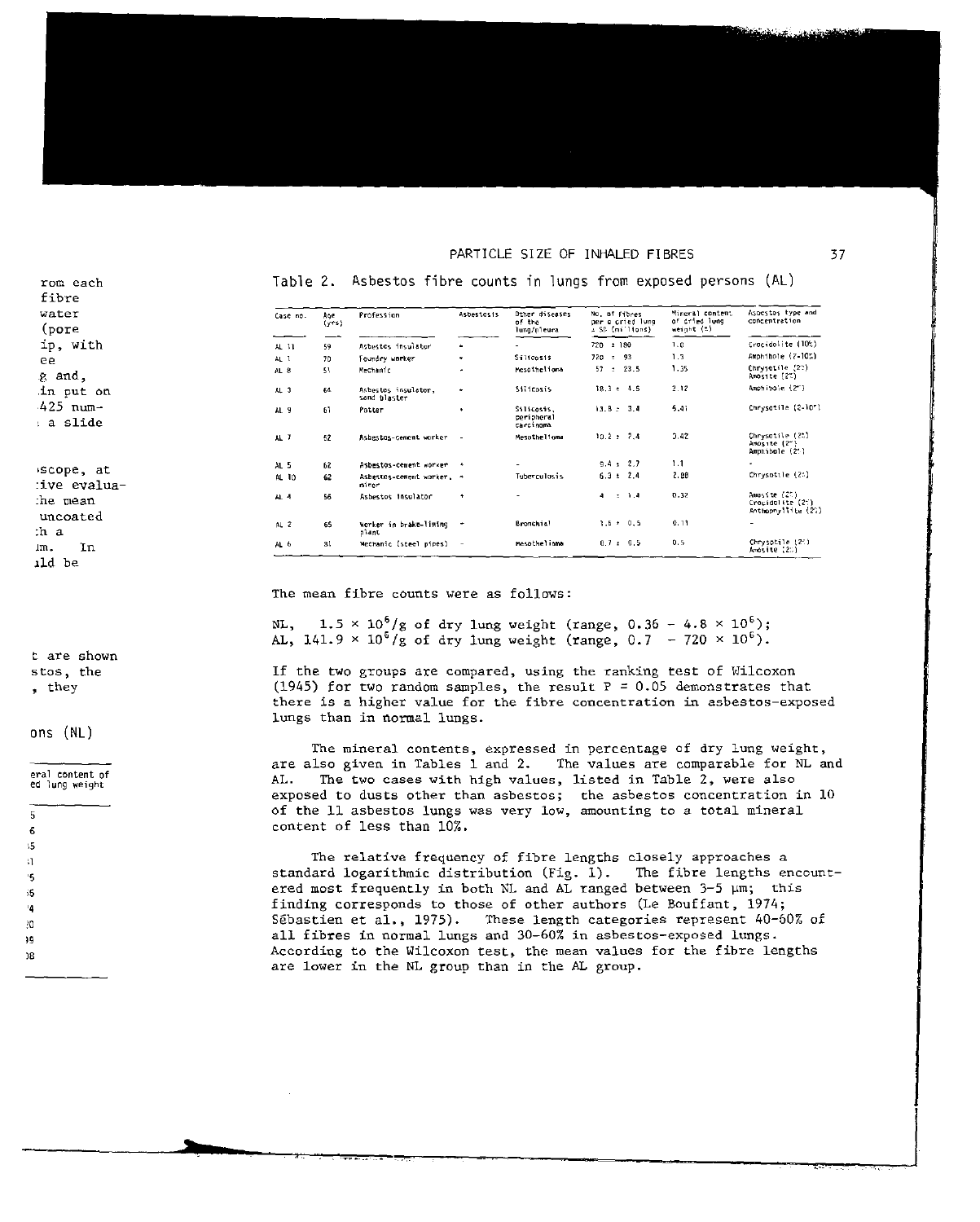

 $1.$  Lun: exhibit, in lungs of in the finding  $(1976).$ 2. The The most fr between 3-5 dust, it wa fibres depo About 90% o  $0.2 - 0.3$   $\mu$ m. fibres in a 3. Min asbestos, e asbestos-ex correlate w minerals de differ sign  $4. No$ the lungs o three mesot number of i of dry tiss although th histologica observation lation bety variations well as the experience chrysotile This may be

Isolat:

proved to be and for stud tissue is p: occur with



Relative incidence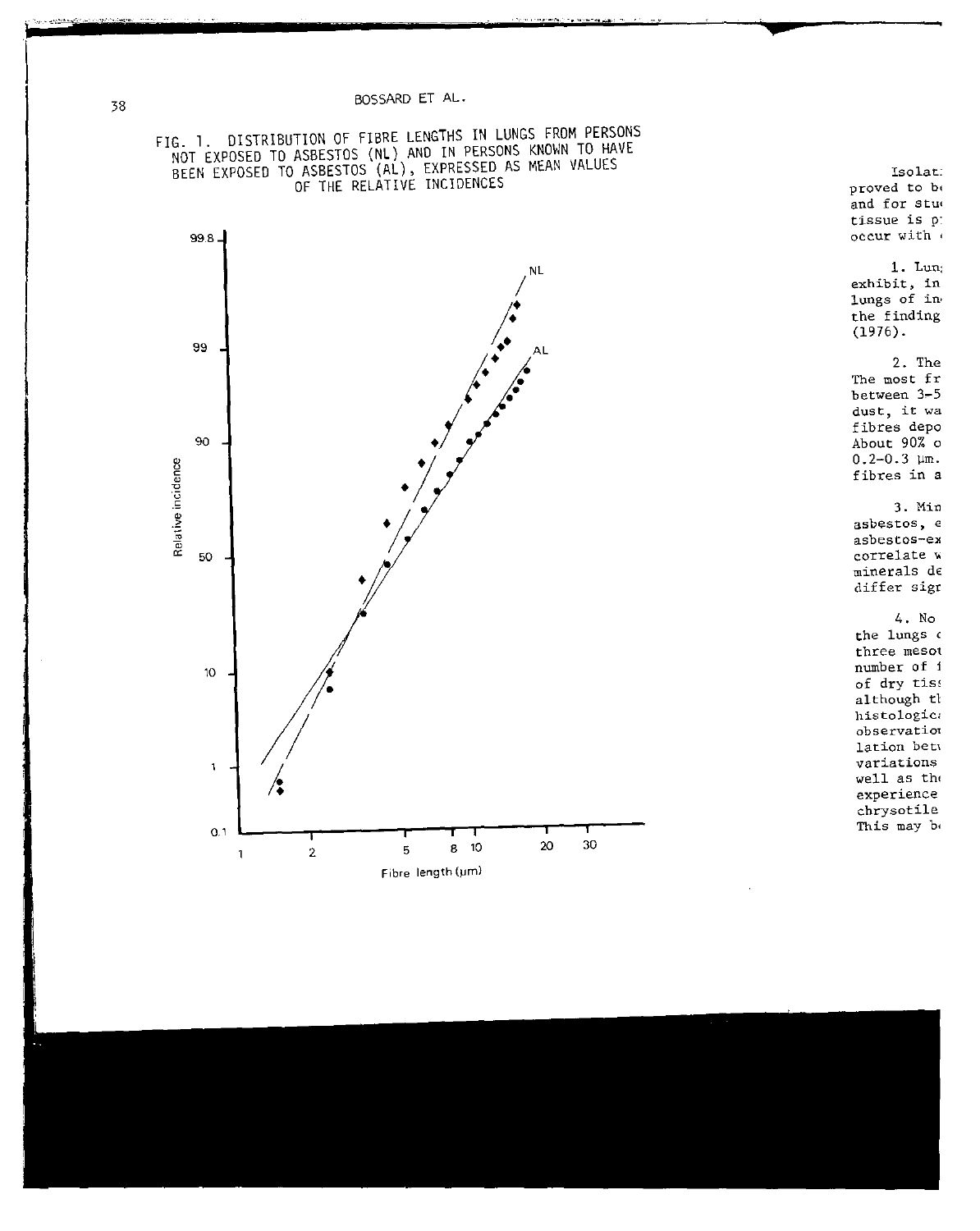#### DISCUSSION

SONS AVE S

ł

Isolation of mineral particles by incineration at low temperature proved to be a useful method for quantifying inhaled fibres in the lungs<br>and for studying their size distribution. Plasma incineration of and for studying their size distribution. tissue is practical and does not lead to the substantial losses that<br>occur with chemical degradation. The following results were obtaine The following results were obtained:

1. Lungs of individuals with known occupational exposure to asbestos exhibit, in general, a remarkably higher content of mineral fibres than lungs of individuals with no known exposure. This is in agreement with the findings of Ashcroft & Heppleston (1973) and of Friedrichs & Einbrodt (1976).

2. The distribution of fibre lengths is Similar in the two groups. The most frequent fibre length measured by light microscopy ranges between 3-5 vm. In a preltminary electron microscopic analysis of lung dust, it was found - as expected - that only about 10% of all mineral fibres deposited in the lungs can be seen in the light microscope. About 90% of the fibres have lengths of less than 2  $\mu$ m, with a peak at 0.2-0.3  $\mu$ m. The submicroscopic study revealed furthermore that not all The submicroscopic study revealed furthermore that not all fibres in asbestos-exposed lungs are asbestos.

3. Mineralogical and chemical analyses demonstrated the presence of asbestos, either chrysotile or amphibole, exclusively in the lungs of<br>asbestos-exposed persons. The mineral content of the lung does not The mineral content of the lung does not correlate with the fibre count. In addition, the total quantity of minerals depOSited in the lungs of asbestos-exposed persons did not differ Significantly from that in nonexposed individuals.

4. No correlation between fibre counts and pathological changes in the lungs could be made in the present study. For instance, in the three mesothelioma cases (Table 2), although a marked difference in number of fibres was seen, ranging between  $0.7$ -57  $\times$   $10^6$  fibres per gram of dry tissue, the mesotheliomas were not accompanied by asbestosis, although the fibre count was sometimes higher than in some cases of histologically verified asbestosis. Our results differ from the observations of Ashcroft & Heppleston (1973), who demonstrated a correlation between grade of asbestosis and fibre count. This may be due to variations in the exposure time, the nature of the asbestos involved, as well as the method used for sampling and isolation. It has been our experience, especially in cases of asbestosis following exposure to chrysotile asbestos, that this mineral cannot always be identified. This may be attributed to the solubility of chrysotile in the lung.

farmer.<br>K

e<br>Professor de la Carlo Barcolo (Para la Carlo Barcolo)<br>Professor de la Carlo Barcolo (Para la Carlo Barcolo)